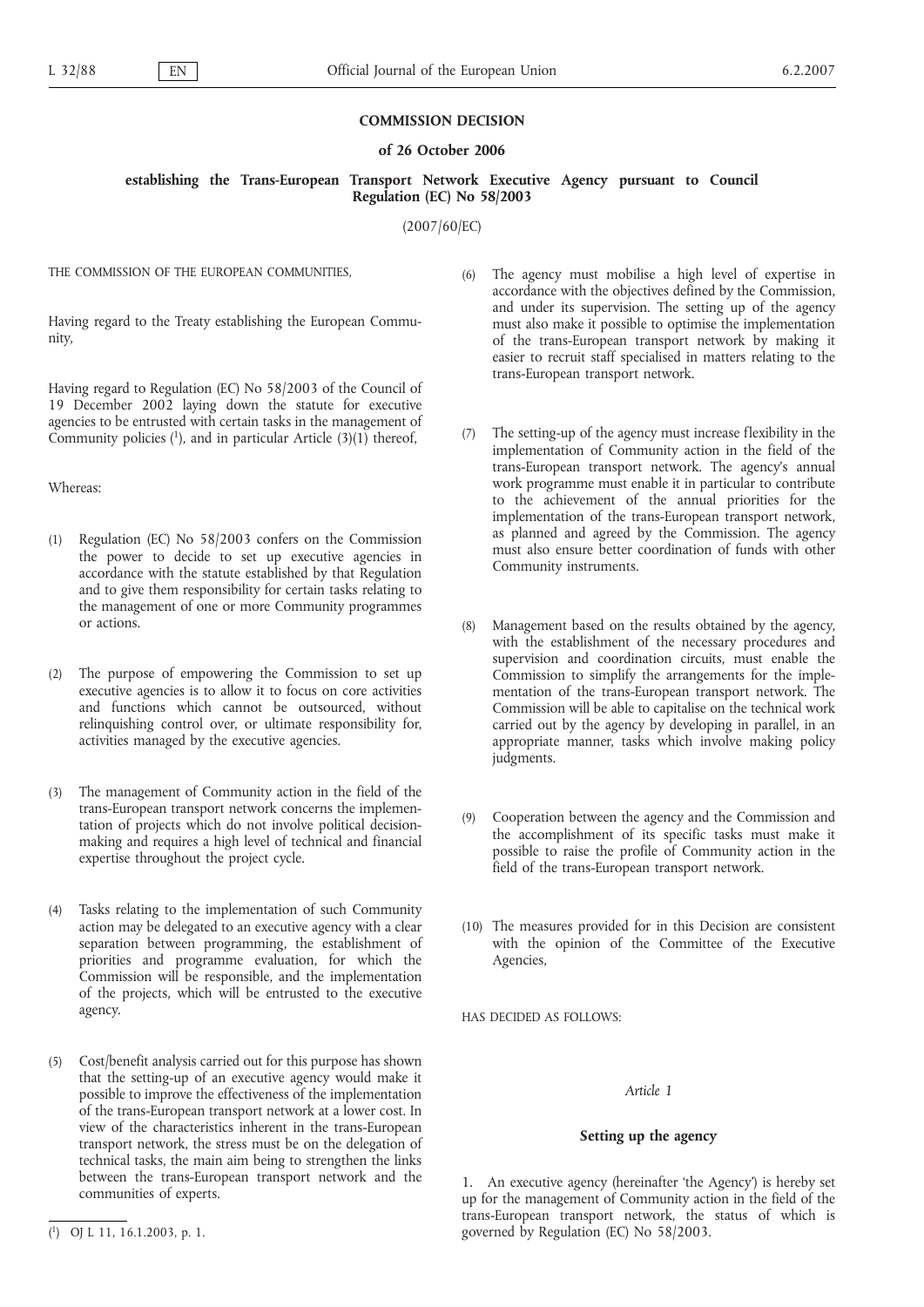2. The Agency shall be known as the '*Trans-European Transport Network Executive Agency*'.

#### *Article 2*

## **Location**

The Agency shall be located in Brussels.

### *Article 3*

#### **Duration**

The Agency shall be set up for a period starting on 1 November 2006 and ending on 31 December 2008.

### *Article 4*

#### **Objectives and tasks**

1. The Agency shall be responsible, in the framework of Community action in the field of the trans-European transport network, for the implementation of tasks concerning the granting of Community financial aid pursuant to Regulation No  $2236/95$  of the Council  $(2)$ , excluding programming, the establishment of priorities, programme evaluation, the adoption of financing decisions and legislative monitoring. It shall be responsible in particular for the following tasks:

- (a) management of the preparatory, funding and monitoring phases of the financial assistance granted to projects of common interest under the budget for the trans-European transport network, as well as the supervision required for this purpose, by taking relevant decisions where the Commission has delegated responsibility for it to do so;
- (b) coordination with other Community instruments by ensuring better coordination of assistance, over the entire route, for priority projects which also receive funding under the Structural Funds, the Cohesion Fund and from the European Investment Bank;
- (c) technical assistance to project promoters regarding the financial engineering for projects and the development of common evaluation methods;
- (d) adoption of the budget implementation instruments for income and expenditure and implementation, where the Commission has delegated responsibility to it, of all operations required for the management of Community actions in the field of the trans-European transport network, as provided for in Council Regulation (EC) No

2236/95, in particular those relating to the award of contracts and grants  $(3)$ ;

- (e) the collection, analysis and transmission to the Commission of all information required for the implementation of the trans-European transport network;
- (f) any technical and administrative support requested by the Commission.

2. Implementation of the tasks provided for in paragraph 1(b) shall not affect the responsibilities of the authorities managing operational programmes co-financed by the Structural Funds or the Cohesion Fund as regards the selection or implementation of projects which are part of the trans-European transport network or the financial responsibility of the Member States in the framework of shared management of these programmes.

3. In addition to the tasks referred to in paragraph 1 above, the Agency may be instructed by the Commission, after the Committee for Executive Agencies has delivered an opinion, to carry out tasks of the same kind in the framework of other Community programmes or actions, within the meaning of Article 2 of Regulation (EC) No 58/2003, provided that such programmes or actions remain within the limits of Community action in the field of the trans-European transport network.

4. The Commission's decision delegating responsibility shall define the details of all the tasks entrusted to the Agency, and shall be adjusted in line with additional tasks which may be entrusted to the Agency. It shall be transmitted, for information, to the Committee for Executive Agencies.

### *Article 5*

### **Organisational structure**

1. The Agency shall be managed by a steering committee and a director appointed by the Commission.

2. The members of the steering committee shall be nominated for the period stated in Article 3.

3. The director of the Agency shall be appointed for the period stated in Article 3..

### *Article 6*

#### **Subsidy**

The Agency shall receive a subsidy entered in the general budget of the European Communities and taken from the financial allocation for Community action in the field of the trans-

<sup>(</sup> 2) OJ L 228, 9.9.1996, p. 1. Decision last amended by Decision No 884/2004/EC (OJ L 167, 30.4.2004, p. 1). (

<sup>3)</sup> OJ L 228, 23.9.1995, p. 1.